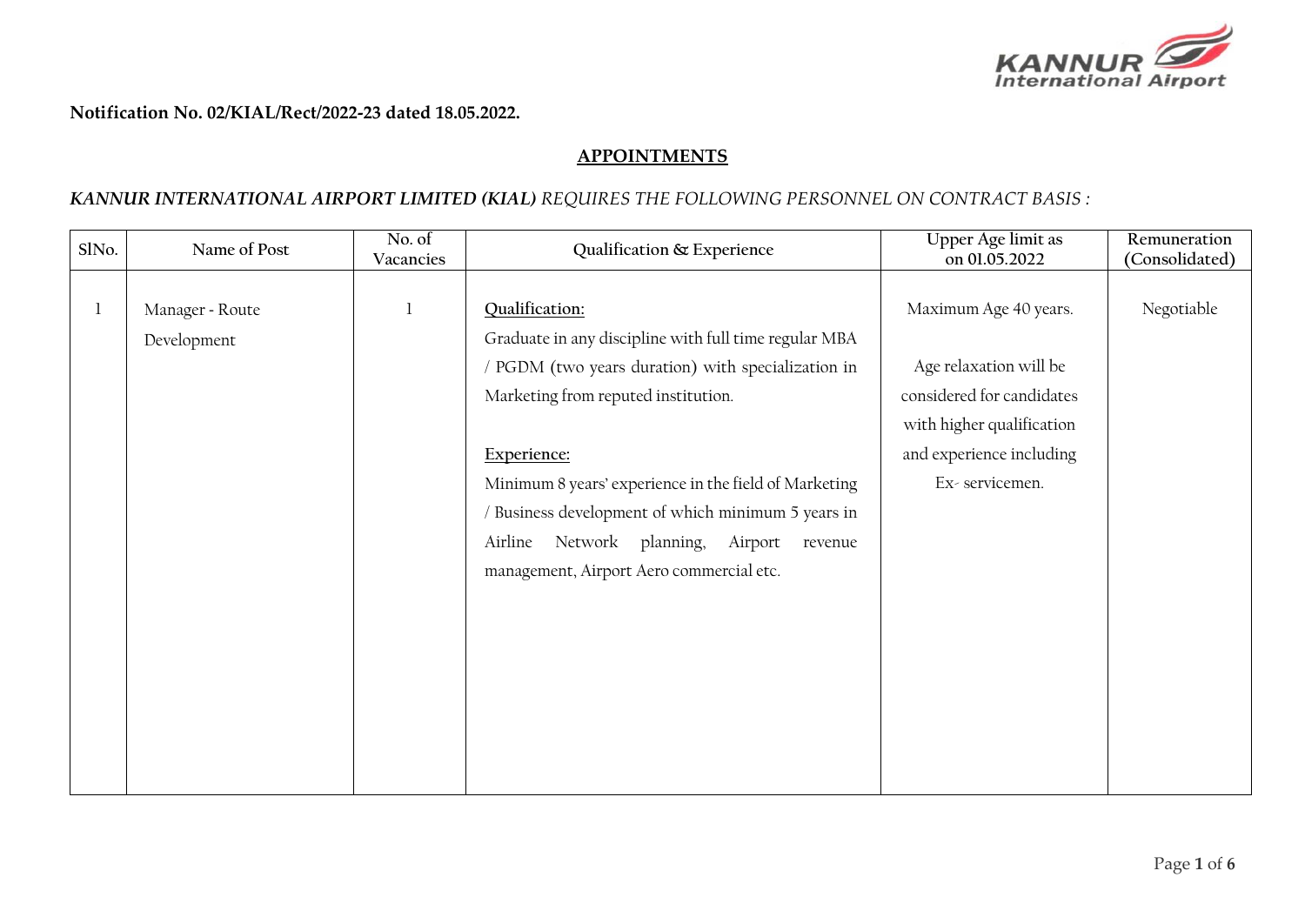

| SlNo.          | Name of Post             | No. of<br>Vacancies | Qualification & Experience                                                                                                                                                                                                                                                                                                                                                                                                                                                                                                                                                                                                                                               | Upper Age limit as<br>on 01.05.2022                                                            | Remuneration<br>(Consolidated) |
|----------------|--------------------------|---------------------|--------------------------------------------------------------------------------------------------------------------------------------------------------------------------------------------------------------------------------------------------------------------------------------------------------------------------------------------------------------------------------------------------------------------------------------------------------------------------------------------------------------------------------------------------------------------------------------------------------------------------------------------------------------------------|------------------------------------------------------------------------------------------------|--------------------------------|
| $\overline{2}$ | Deputy Manager - Finance | $\mathbf{1}$        | Qualification:<br>Member of the Institute of Chartered Accountants<br>of India (ICAI).<br>Experience:<br>More than 05 years of experience in reputed<br>Companies / Airport / Airlines / reputed CA firms.<br>Desirable skill sets required :-<br>a) Proven track record in handling Statutory Audits<br>of Big 4 audit firms.<br>b) Preparation and finalization of IndAS Financial<br>Statements for statutory audit.<br>Experience in MIS/Budgetary Controls.<br>c)<br>Exposure to ERP environment such as SAP, Oracle<br>d)<br>Financials.<br>Experience and exposure to airport economics and<br>$\epsilon$ )<br>Regulatory environment in India will be preferred. | Maximum Age 45 years.<br>5 years relaxation in age<br>for candidates from<br>Evictee Category. | Negotiable                     |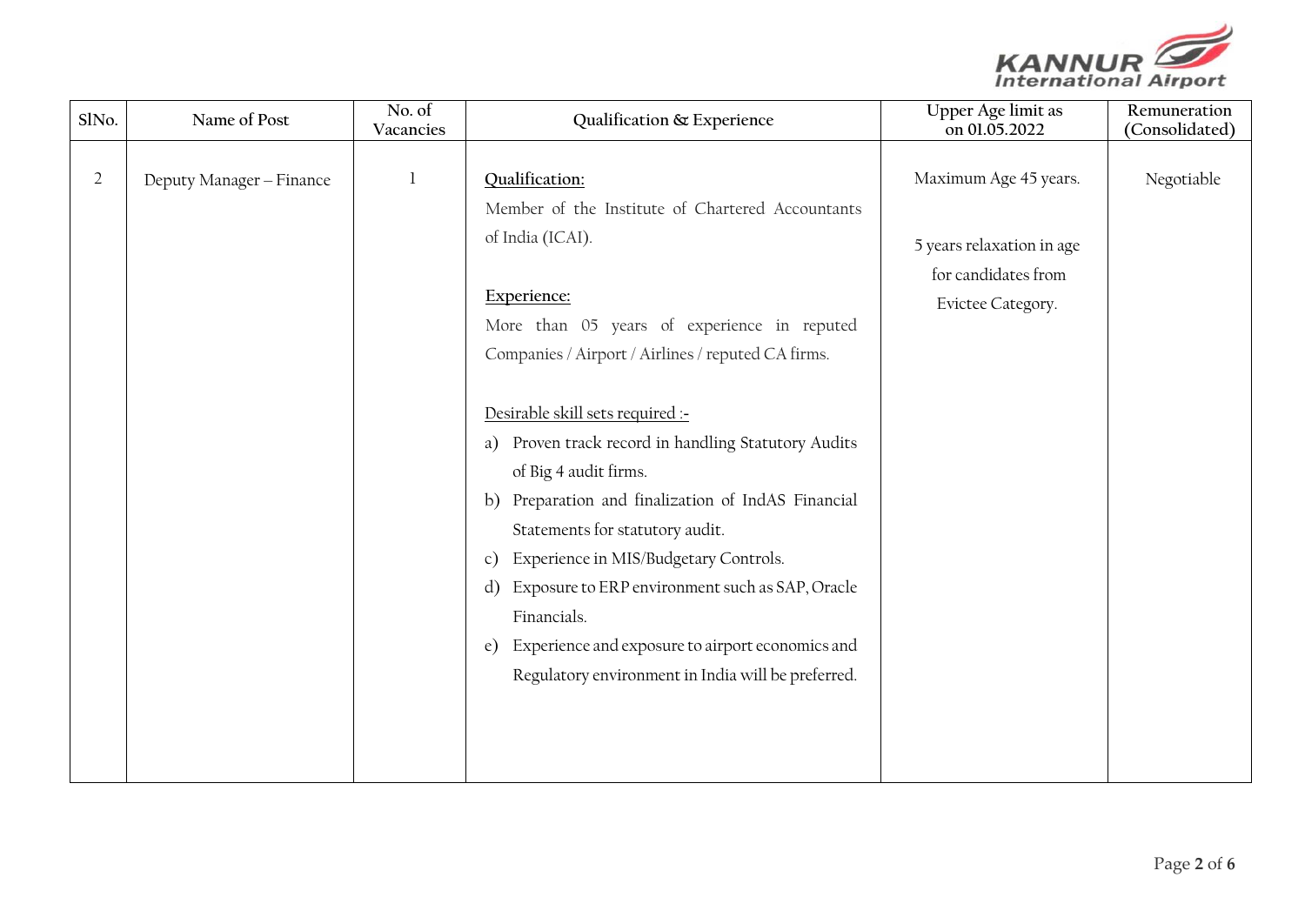

| SlNo.          | Name of Post                           | No. of<br>Vacancies                                                             | Qualification & Experience                                                                                                                                                                                                    | Upper Age limit as<br>on 01.05.2022                                                                                                                                                                                                     | Remuneration<br>(Consolidated) |
|----------------|----------------------------------------|---------------------------------------------------------------------------------|-------------------------------------------------------------------------------------------------------------------------------------------------------------------------------------------------------------------------------|-----------------------------------------------------------------------------------------------------------------------------------------------------------------------------------------------------------------------------------------|--------------------------------|
| $\overline{3}$ | <b>Baggage Screening</b><br>Executives | 24<br>Current<br>vacancies $-12$<br>nos.<br>Upcoming<br>vacancies $-12$<br>nos. | Qualification:<br>Graduate in any discipline and having Screener<br>Certificate from Bureau of Civil Aviation Security<br>(BCAS). Valid certificate holders will get preference.<br>Experience:<br>Minimum 1 year experience. | Maximum Age 35 years.<br>• Age relaxation will be<br>considered for<br>candidates with higher<br>qualification and<br>experience including<br>Ex-servicemen.<br>• 5 years relaxation in age<br>for candidates from<br>Evictee Category. | Rs. 31,000/- pm                |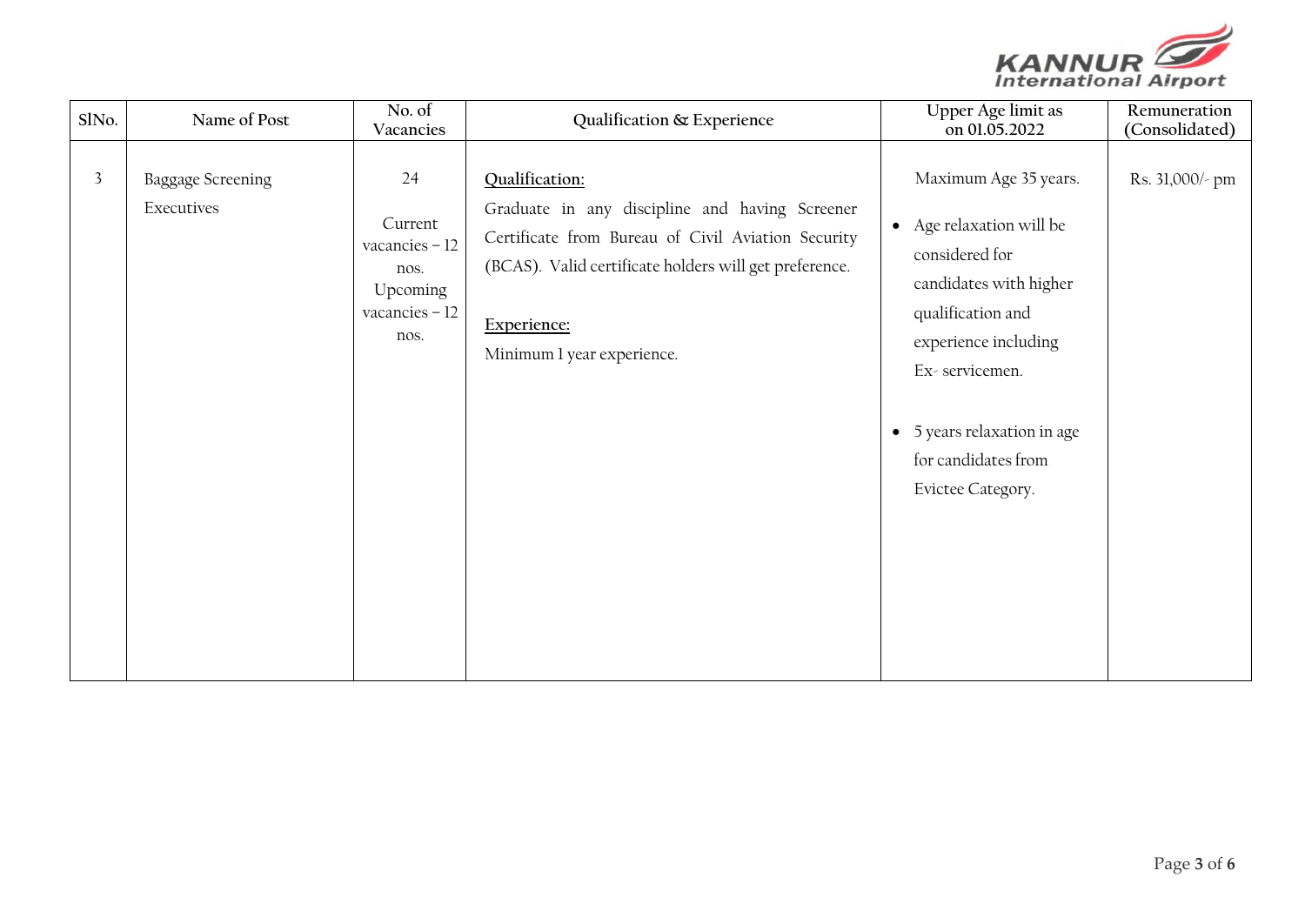

## **General Instructions to Applicants:**

- 1. Applications will be accepted through **online** only. Applications received in any other means will be summarily rejected except for evictee category, who have to apply online as well as submit/send a hard copy with a self-attested copy of the related LAC (Land Acquisition Certificate).
- 2. Only Indian Nationals can apply for the above posts.
- 3. Before applying for the post, the candidate should ensure that he/she fulfills the eligibility and other norms mentioned in the advertisement/ notification. The candidates are advised to ensure that the particulars furnished by them in the online application form are correct in all respects. In case it is detected at any stage of recruitment process that the candidate does not fulfill the eligibility criteria and/ or does not comply with other requirements and/or he/she has furnished any incorrect/false information or has suppressed any material fact(s), his/her candidature is liable to be rejected.
- 4. The eligibility of applicants with respect to age, educational qualification, experience etc. will be determined as on 01.05.2022.
- 5. Screening of applications will be done based on the details provided by applicants in the online application with reference to the qualification, age, experience etc. specified for the post.
- 6. For the position of Baggage Screening Executive, candidates belonging to Scheduled Castes (at-least 8%) and Scheduled Tribes (at-least 2%) will be recruited.
- 7. Candidates have to upload scanned copy of their recent passport size photograph of maximum size 50 KB in jpg format.
- 8. The application must be submitted online on or before **5.00 pm (IST)** on **07.06.2022.** Late applications will be summarily rejected. Candidates are advised to submit applications sufficiently early to avoid last minute rush.
- 9. Selection process will be based on **Interview / Written Test and Interview, as applicable**. If the number of eligible candidates is more than 50 Nos., a written test will be conducted for shortlisting candidates for the interview.
- 10. Shortlisted candidates will have to submit the original certificates at a prescribed stage in the selection process. During verification of these documents, if any of the data submitted through online by the candidate is found to be false or incorrect, they shall be disqualified and will not be permitted to attend further process of selection and in addition any other actions as applicable.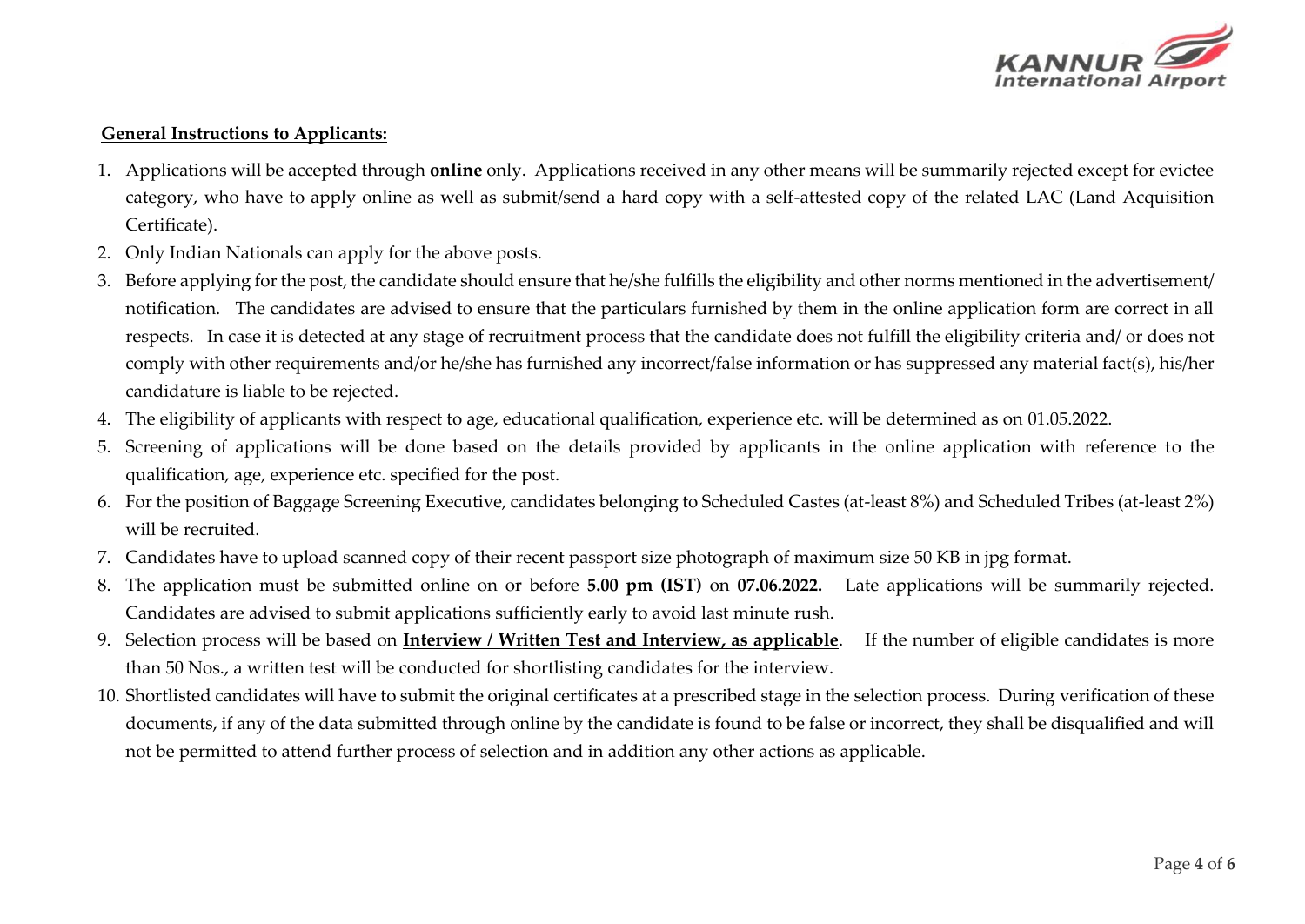

- 11. All communications, including Interview call letters / Admit card for written test (if applicable) will be only through **E-mail**. Candidates are advised to visit the website [www.kannurairport.aero/](http://www.kannurairport.aero/)careers regularly for updates/notices and announcements.
- 12. Kannur International Airport reserves the right to accept or reject any or all applications without assigning any reason thereof, at its discretion.
- 13. TA/DA will not be paid by Kannur International Airport to candidates for attending any tests / interview.
- 14. Applications of candidates attempting to influence or interfere with the selection process will be rejected summarily and he/she will be declared disqualified for future vacancies in Kannur International Airport.
- 15. Candidates selected for the above posts will be offered employment on contract basis initially for a period of three years during which a monthly consolidated pay will be offered.
- 16. Selected candidates may be posted in any department/functions of the company. They are liable to be transferred/deputed to any other department/branch/unit/subsidiary/joint venture of the company as the case may be.
- 17. Selected candidates shall be required to work on any shift as assigned by the Company.
- 18. Candidates who are eligible for evictee status as per Company's guidelines in line with the Government Order (GO (MS) No. 07/2008/Transport Dated 01/02/2008 and G.O.No 533/2015/Trans Dated 21-11-2015) shall be given relaxation in age limit as applicable for each category and as notified in the advertisement.
- 19. Candidates belonging to Evictee category are those whose house had been acquired as per terms of G.O. No.07-2008-trans dated 01-02-2008 and G.O.No 533/2015/Trans Dated 21-11-2015 during land acquisition for the construction of Kannur International Airport. Evictee category applicants should also be having LAC (Land Acquisition Certificate) either in their own name or should have direct relationship such as father/ mother/ grandparents/siblings etc.
- 20. Candidates belonging to Evictee Category should submit applications online and then to take print out of the application and forward the same to "The Managing Director, Kannur International Airport Ltd, Kannur International Airport PO, Mattannur, Kannur 670 708 along with the proof of eligibility (consent letter) and copy of LAC in a sealed envelope. The envelope should be super-scribed (heading to be written) as "Application for the Post of \_\_\_\_\_\_\_\_\_\_\_\_\_\_\_\_\_\_\_\_\_\_\_\_\_\_\_\_(Under Evictee Category)".
- 21. The employment opportunity for LAC holders can be extended only one time and for a specific one post only.